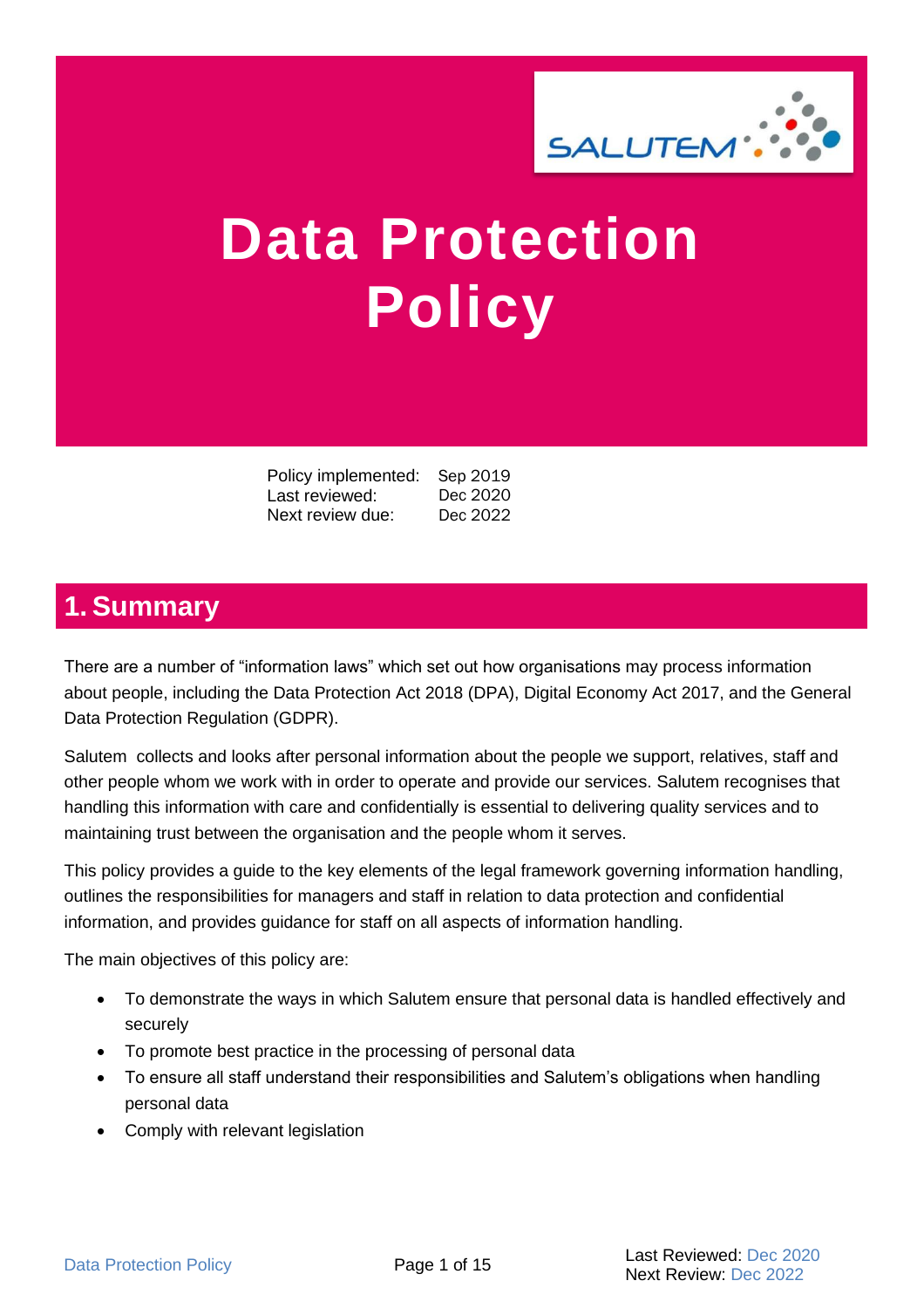# <span id="page-1-0"></span>**2. Document Control**

| Initial purpose and scope of the new<br>policy/procedure agreed by:            | Director of Quality and Goverance, (July 2019)    |
|--------------------------------------------------------------------------------|---------------------------------------------------|
| Technical review carried out:                                                  | Data Protection Officer, Aug 2019)                |
| Final quality check carried out:                                               | Group Head of Policy and Performance, Aug<br>2019 |
| Date implemented:                                                              | Sep 2019                                          |
| <b>Version Number:</b>                                                         | 3.0                                               |
| Date of the next review:                                                       | Dec 2022                                          |
| <b>Department responsible:</b>                                                 | <b>Quality and Governance</b>                     |
| <b>Job Title of Lead Person:</b>                                               | <b>Data Protection Officer</b>                    |
| Author / Main Contact, including their job title<br>(if different from above): | -                                                 |

#### Box below not relevant for HR Policies

In addition to this policy, local authorities and other commissioners may have their own policies, procedures and guidance which Services must comply with. These policies should complement this policy.

However, there may be additional requirements put in place by local authorities and other commissioners and these must be adhered to. Changes must not be made to Salutem's policies and procedures without corporate approval but, where needed, local procedures should be developed to accompany these.

#### **EQUALITY AND DIVERSITY STATEMENT**

The Salutem Group is committed to the fair treatment of all in line with the Equality Act 2010. An equality impact assessment has been completed on this policy to ensure that it can be implemented consistently regardless of any such factors and all will be treated with dignity and respect.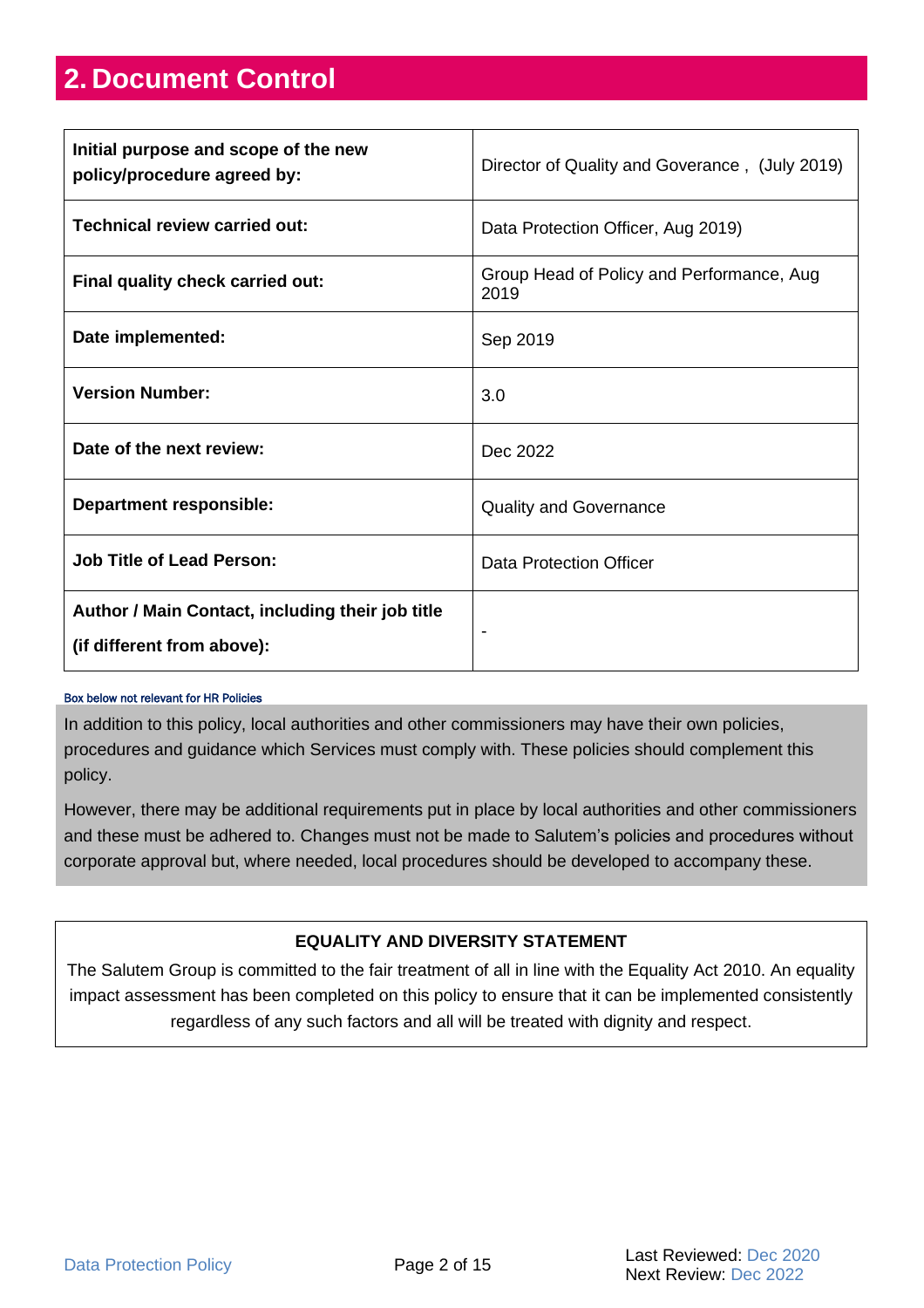# <span id="page-2-0"></span>3. Contents

#### This policy must be brought to the attention of all employees.

The controlled version of this policy and its associated documents are available on the P: drive, the T:/ drive and the eLFY bookshelf. Printed or downloaded copies are uncontrolled and may not be up to date.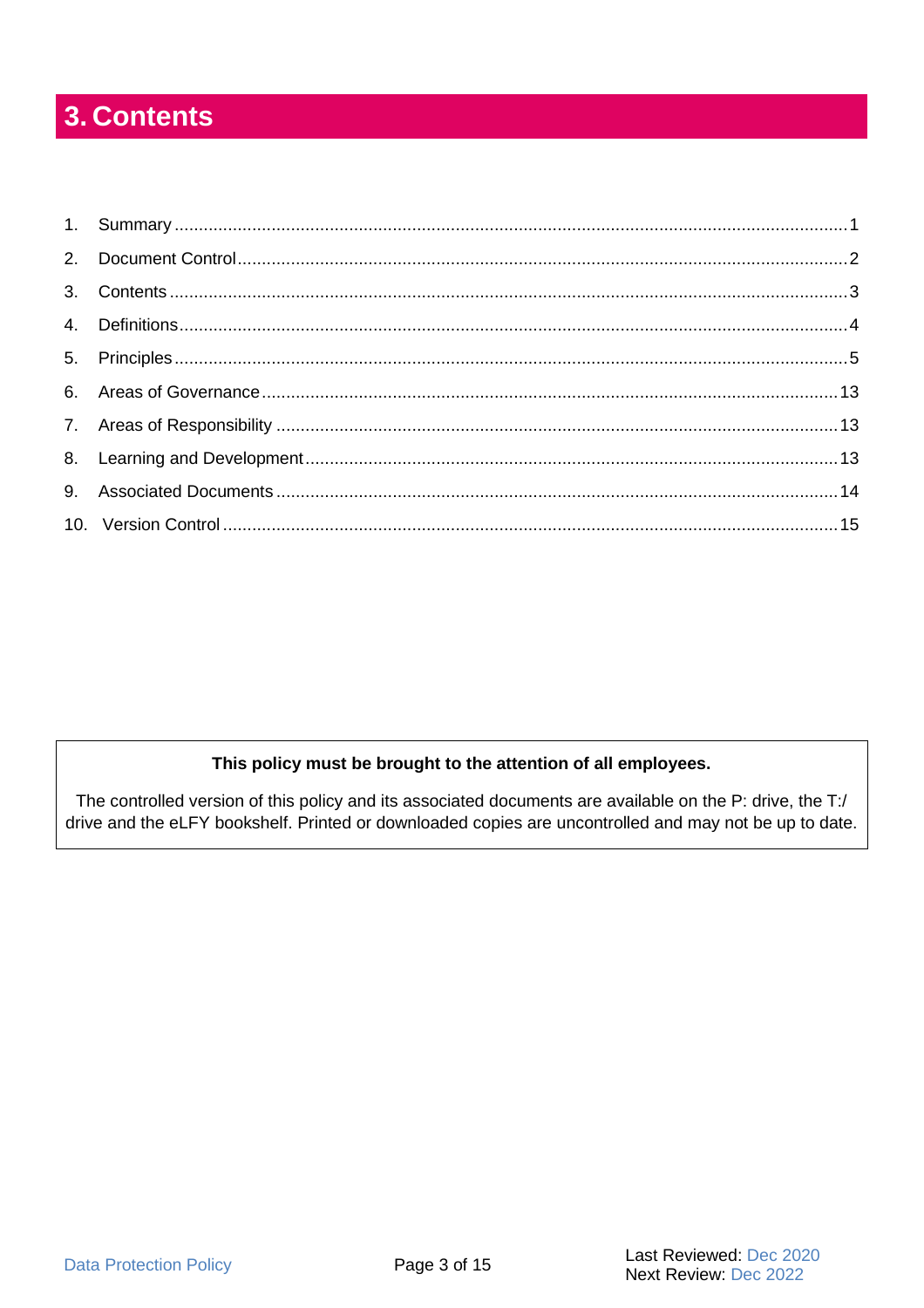# <span id="page-3-0"></span>**4. Definitions**

### **Key Language**

<span id="page-3-4"></span><span id="page-3-3"></span><span id="page-3-2"></span><span id="page-3-1"></span>

| Personal data                | Any information about an identifiable living individual                                                                                                                                                                                                                                                                               |
|------------------------------|---------------------------------------------------------------------------------------------------------------------------------------------------------------------------------------------------------------------------------------------------------------------------------------------------------------------------------------|
| Special category data        | Personal data revealing racial or ethnic origin, political<br>opinions, religious or philosophical beliefs, or trade union<br>membership, genetic data, biometric data for the purpose of<br>uniquely identifying a natural person, data concerning health<br>or data concerning a natural person's sex life or sexual<br>orientation |
| Data subject                 | The subject of the personal data, or the individual to whom it<br>relates                                                                                                                                                                                                                                                             |
| Processing                   | Any action performed on or using personal data, such as<br>collection, recording, organisation, structuring, storage,<br>adaptation or alteration, retrieval, consultation, use, disclosure<br>by transmission, dissemination or otherwise making available,<br>alignment or combination, restriction, erasure or destruction         |
| Fair processing              | What a reasonable person should expect an organisation to<br>do with their personal data                                                                                                                                                                                                                                              |
| Transparent                  | Concise, intelligible and easily accessible, using clear and<br>plain language, in particular for any information addressed<br>specifically to a child                                                                                                                                                                                |
| Purposes                     | The reason(s) for which personal data are processed, which<br>must be communicated to the data subject where personal<br>data are processed with their consent or in the legitimate<br>interests of the controller                                                                                                                    |
| Information<br>governance    | All the aspects of management of information within an<br>organisation, including data protection, records management,<br>and security                                                                                                                                                                                                |
| Records management           | The supervision and administration of digital or paper records,<br>including creation, receipt, maintenance, use and disposal                                                                                                                                                                                                         |
| Data subject rights          | The rights of the data subject to control aspects of how their<br>personal data is used, and to gain access to the data                                                                                                                                                                                                               |
| Subject access               | The right to obtain from the controller confirmation as to<br>whether or not personal data concerning him or her are being<br>processed, and, where that is the case, access to the personal<br>data and information regarding its use                                                                                                |
| <b>Restriction request</b>   | The marking of stored personal data with the aim of limiting<br>their processing in the future                                                                                                                                                                                                                                        |
| <b>Rectification request</b> | The right to obtain from the controller the rectification of<br>inaccurate personal data concerning him or her or have<br>incomplete information completed                                                                                                                                                                            |
| Erasure request              | Otherwise known as "the right to be forgotten", the data<br>subject has the right (under certain circumstances) to have<br>personal data concerning them erased                                                                                                                                                                       |
| The right to object          | The right to object, on grounds relating to his or her particular<br>situation, at any time to processing of their personal data                                                                                                                                                                                                      |
| Data portability             | The right to receive personal data concerning him or her,<br>which he or she has provided to a controller, in a structured,<br>commonly used and machine-readable format and have the<br>right to transmit those data to another controller without<br>hindrance from the controller to which the personal data have<br>been provided |
| <b>Incidents</b>             | Any event of activity which does not comply with information<br>law or documented organisational policies and procedures                                                                                                                                                                                                              |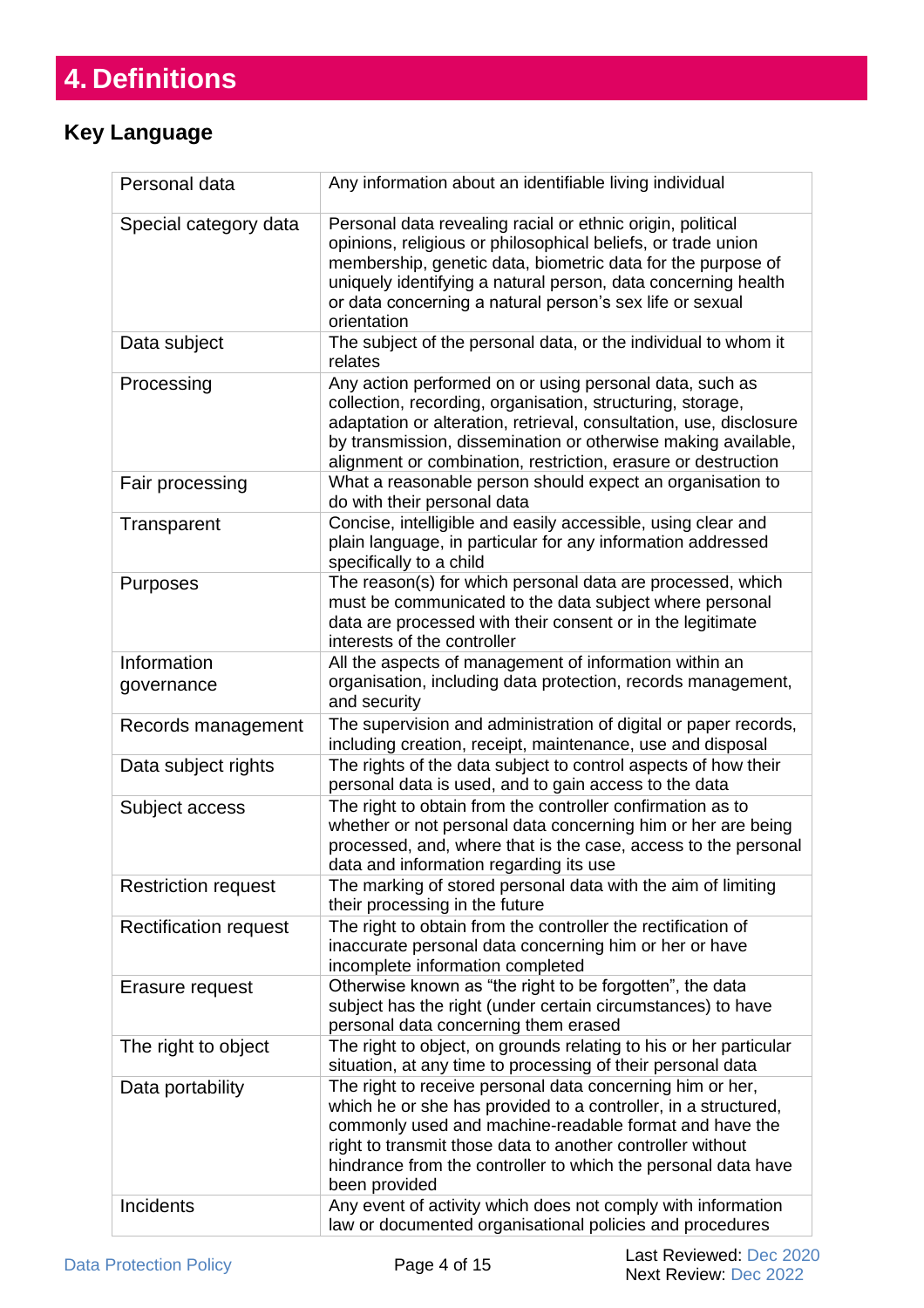<span id="page-4-2"></span><span id="page-4-1"></span>

| <b>Breaches</b>             | A breach of security leading to the accidental or unlawful<br>destruction, loss, alteration, unauthorised disclosure of, or<br>access to, personal data transmitted, stored or otherwise<br>processed                                                                                                                                                                                                                                   |
|-----------------------------|-----------------------------------------------------------------------------------------------------------------------------------------------------------------------------------------------------------------------------------------------------------------------------------------------------------------------------------------------------------------------------------------------------------------------------------------|
| Data controller             | The natural or legal person, public authority, agency or other<br>body which, alone or jointly with others, determines the<br>purposes and means of the processing of personal data                                                                                                                                                                                                                                                     |
| Joint controller            | Where two or more organisations determine the purposes and<br>means of processing personal data, they become joint<br>controllers                                                                                                                                                                                                                                                                                                       |
| Data processor              | A natural or legal person, public authority, agency or other<br>body which processes personal data on behalf of the controller                                                                                                                                                                                                                                                                                                          |
| Confidential<br>information | All business or technical information, such as marketing and<br>business plans, databases, specifications, formulations,<br>prototypes, models, specifications, procurement requirements,<br>engineering information, samples, computer software (source<br>and object codes), forecasts, identity of or details about actual<br>or potential customers or projects, techniques, inventions,<br>discoveries, know-how and trade secrets |
| Legal base                  | The legal condition the data controller relies upon in order to<br>process personal data                                                                                                                                                                                                                                                                                                                                                |
| Consent                     | Any freely given, specific, informed and unambiguous<br>indication of the data subject's wishes by which he or she, by<br>a statement or by a clear affirmative action, signifies<br>agreement to the processing of personal data                                                                                                                                                                                                       |
| <b>Vital interests</b>      | Processing necessary to protect the life, or, in extreme<br>circumstances, the property, of an individual where they are<br>incapable of giving consent to the processing                                                                                                                                                                                                                                                               |
| Legitimate interests        | The legitimate interests of an organisation or third party,<br>including processing in their commercial interests, which must<br>be balanced against the interests, rights and freedoms of the<br>data subject                                                                                                                                                                                                                          |
| Profiling                   | Processing of personal data consisting of the use of personal<br>data to evaluate certain personal aspects relating to a natural<br>person, in particular to analyse or predict aspects concerning<br>that natural person's performance at work, economic situation,<br>health, personal preferences, interests, reliability, behaviour,<br>location or movements                                                                       |

# <span id="page-4-5"></span><span id="page-4-4"></span><span id="page-4-3"></span><span id="page-4-0"></span>**5. Principles**

### **Registration**

The Digital Economy Act 2017 requires every data controller in the UK to register with a supervisory authority. In the UK, the supervisory authority is the Information Commissioner's Office (ICO), and the registration must include business contact information, outline the categories of data they hold about people, and what they do with it.

Details of Salutem's registrations can be found in the ICO Registrations spreadsheet held by the Data Protection Officer.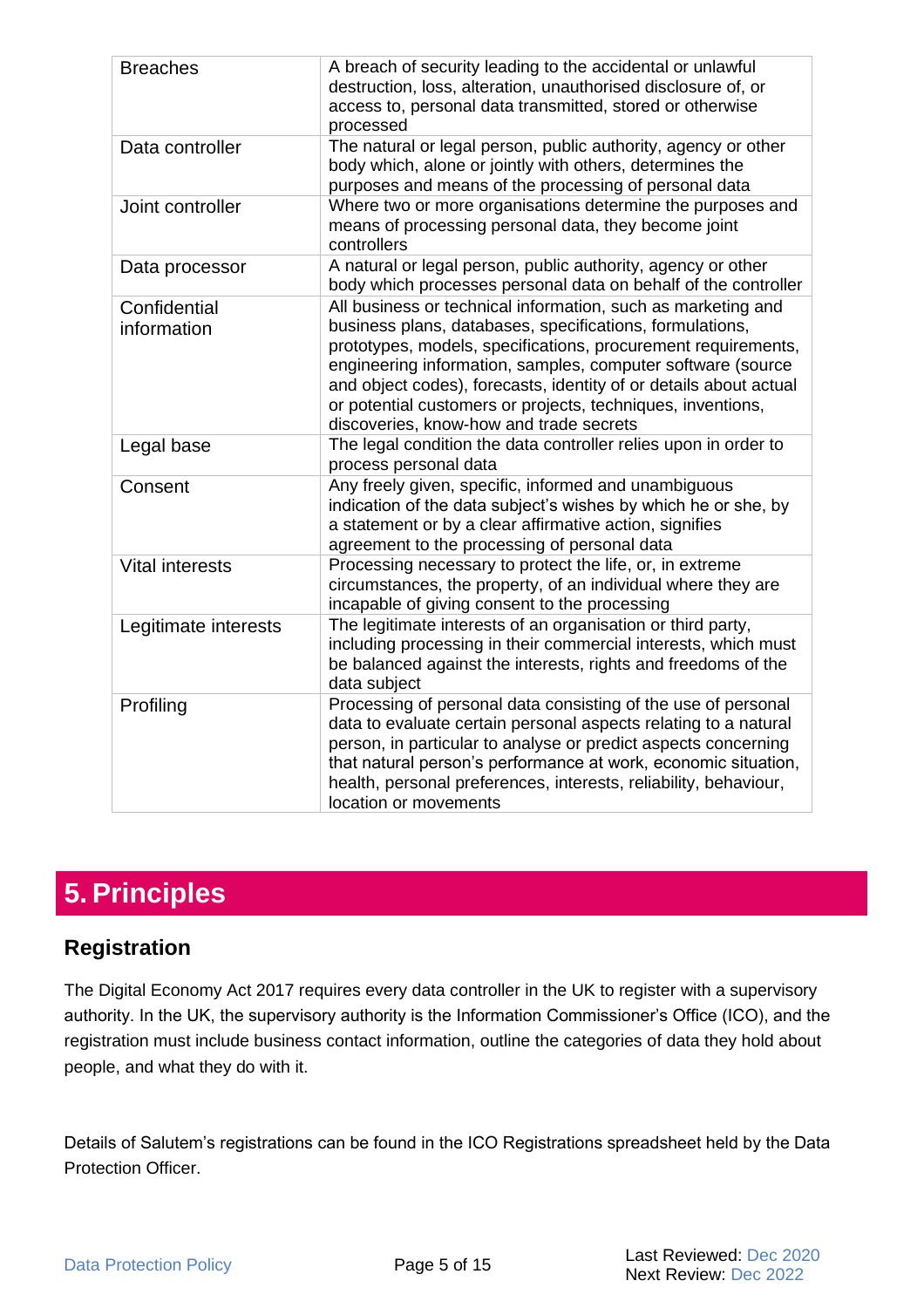# **Data Subject Rights**

#### **Transparency**

Article 12 of the GDPR states that 'The controller shall take appropriate measures to provide any information… relating to processing to the data subject in a concise, transparent, intelligible and easily accessible form, using clear and plain language... The information shall be provided in writing, or by other means, including, where appropriate, by electronic means. When requested by the data subject, the information may be provided orally, provided that the identity of the data subject is proven by other means.'

Salutem provides transparency information in the manner most appropriate to the purposes for processing the personal data.

- Service users are provided with transparency information when they enter a service, in accessible form if required
- A printed service user Privacy Notice and other associated printed materials are available at all services, including in accessible form
- Staff are provided with the Staff Privacy Notice upon commencing employment and the Notice is available to them on eLFY thereafter
- Salutem websites have a Privacy Notice & Cookie Policy, as well as Cookie Notice pop-up

All privacy and cookie notices are reviewed annually by the Data Protection Officer and updated where necessary.

#### **Data Subject Rights Requests**

Salutem has a process for handling data subject rights requests, whether acting in their capacity as data processor or data controller.

For more information about each type of data subject right, please see the Definitions above or Data Subject Rights Processes.

Where a staff member is asked to routinely facilitate in some way the provision of information or process for handling data subject rights requests, they will be provided with suitable training by the Data Protection Officer.

### **Data Sharing**

Where Salutem acts as data processor, they may share personal data with sub-contractors to the extent specified in any contractual agreement with the data controller. However, in the majority of cases, Salutem will be the data controller.

Where Salutem is the data controller, they may share data with sub-processors, contractors and third parties in line with the original or a related purpose for processing, with a valid legal base upon which to rely, and where there are appropriate security safeguards in place. More information about secure mechanisms for data sharing can be found in the Information Security Policy.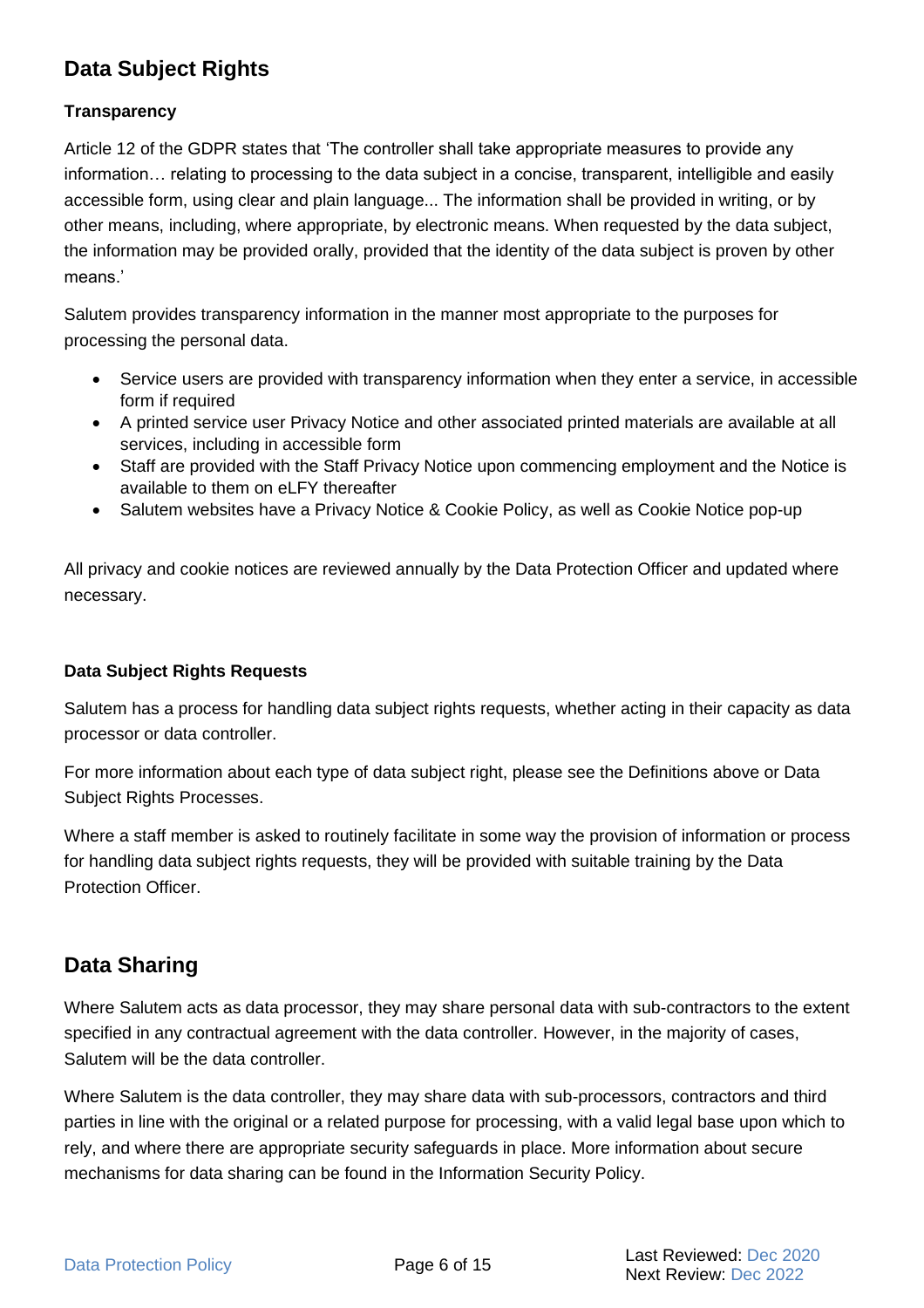Prior to any new data sharing activity, the Data Protection Officer should be consulted. Data sharing must be documented in contracts, through a Data Protection Impact Assessment process, or on the Data Sharing Checklist.

Where a sub-processor is required for a task involving the processing personal data, a contract must be in place prior to the activity taking place. The External Parties Information Security Questionnaire (due diligence check) must be conducted in cooperation with information technology staff and the Data Protection Officer.

#### **International Data Transfers**

International data transfers include not only the sharing of personal or confidential data with a person or organisation based outside of the European Economic Area (EEA), but also with companies whose servers are based outside of the EEA, organisations who may transfer the data outside of the EEA for their own purposes, and multinational companies who may share that data with, or allow access by, their global branches.

Salutem does not routinely transfer personal data outside of the EEA or to countries besides those which the European Commission has designated as having adequacy status. Should a one-off international data transfer (outside of the EEA and countries with adequacy) be proposed, the Data Protection Officer must be consulted prior to data being shared.

There is an International Transfers Checklist to be consulted and all international transfers shall be documented by the Data Protection Officer, including the appropriate security measures enacted to protect personal data.

#### **Post-Brexit**

Personal data relating to EEA citizens may not be transferred outside of the EEA without appropriate safeguards. Should the UK leave the EU with No Deal, we will be considered a "third country" outside the EEA – and therefore, under the GDPR, transfers involving the data of EEA citizens restricted. Although the UK will likely eventually be granted adequacy status by the European Commission, this process may take some time to complete.

Salutem processes data of UK citizens, but not of EEA citizens generally. Therefore, post-Brexit, as GDPR only applies to the data of EEA citizens, it is the organisation's stance that Salutem will continue to be able to make business-as-usual data transfers.

In some cases, where a data processor's servers are based in the EEA, it is deemed acceptable post-Brexit to transfer data into the EEA and return the same data to its place of origin in the UK. This decision has been made based on a judgement about the UK's adequacy status (as we will continue to rely on the same data protection laws as the EEA), and as the data relates to UK citizen's and was collected and otherwise processed in the UK. It will not be transferred, in the organisation's opinion, to a region whose data protection and privacy laws vary in any way from those required in the EEA. Nor will it involve the processing of citizens of, or those who are resident in, the EEA.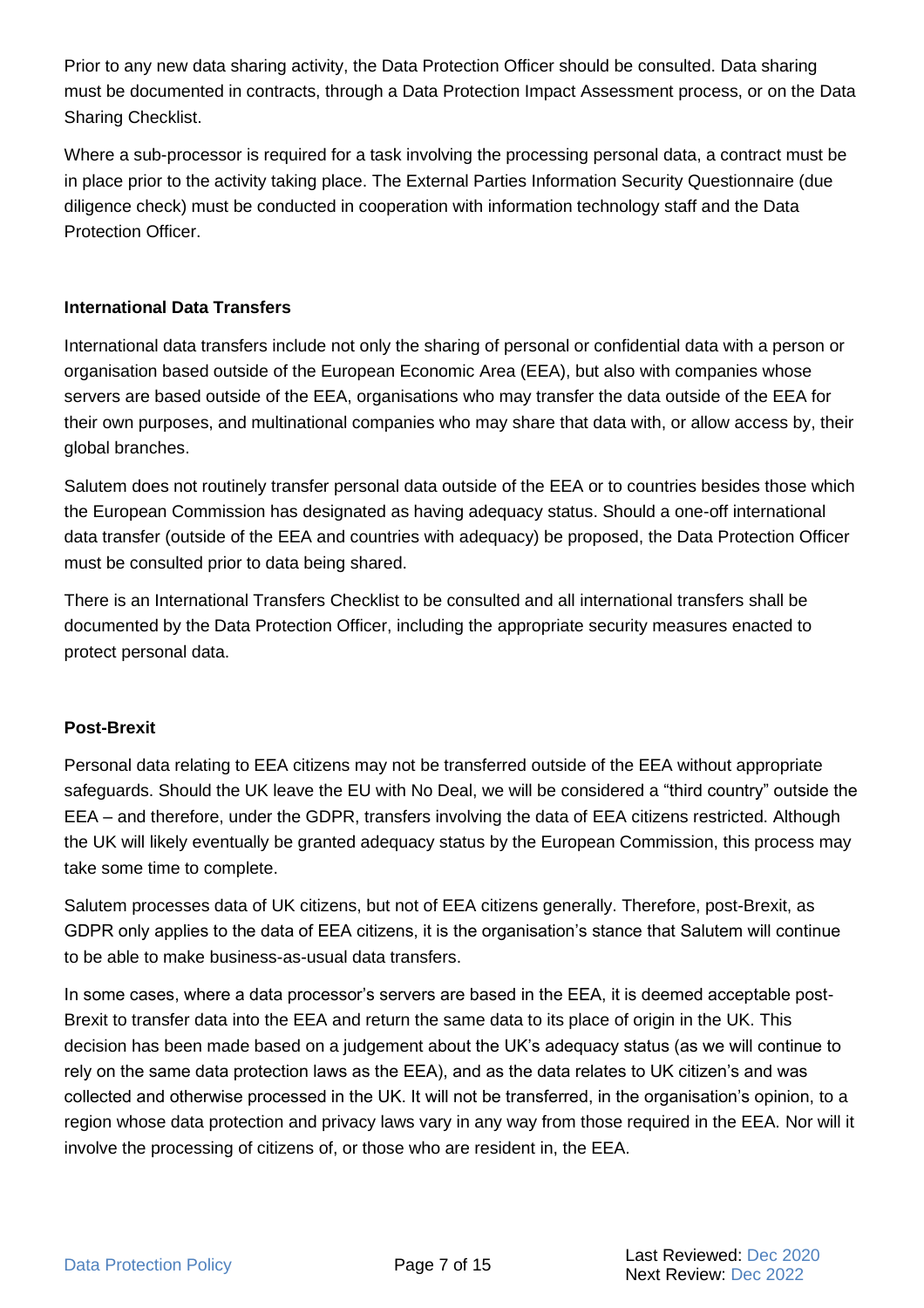However, post-Brexit, for the sake of ease the organisation will prefer, and seek to ensure that, all data processors appointed going forwards are based in the UK where possible.

# **CCTV**

Salutem uses CCTV systems at a number of sites for the purposes of the prevention and detection of crime.

Where services and offices utilise CCTV systems to cover a public area, and that CCTV is directed at viewing and/or recording the activities of individuals, we must ensure that it's use complies with the requirements of the GDPR and DPA.

The Service Manager must ensure that any CCTV system in place at their service is appropriately secured, for example that devices are stored in a locked room or cabinet. Any CCTV device used must encrypt wireless communication links and storage devices / recordings to a suitable level. In addition, the CCTV system must be of a standard capable of producing clear images.

Access to CCTV systems is restricted to senior management and service managers, and only permissible to be accessed in any case where a crime is suspected for the purposes of providing the relevant section of the footage to the appropriate authorities.

Where a new CCTV system has been commissioned, a Data Protection Impact Assessment must be completed.

Where a CCTV system is in place, that service shall prominently display a CCTV notice.

CCTV systems shall delete all images, recordings and back-ups in line with Departmental Retention Policy guidelines.

*For more information, please see CCTV Guidance.*

## **Data Protection by Design**

Recital (78) of the GDPR states that:

*When developing, designing, selecting and using applications, services and products that are based on the processing of personal data or process personal data to fulfil their task, producers of the products, services and applications should be encouraged to take into account the right to data protection when developing and designing such products, services and applications and, with due regard to the state of the art, to make sure that controllers and processors are able to fulfil their data protection obligations.*

In practise, Data Protection by Design is a requirement to embed data protection in all areas of the business where personal data are processed. Salutem ensures we meet this requirement through the Data Protection Impact Assessment (DPIA) Process. The DPIA Process is only applicable where Salutem acts as data controller.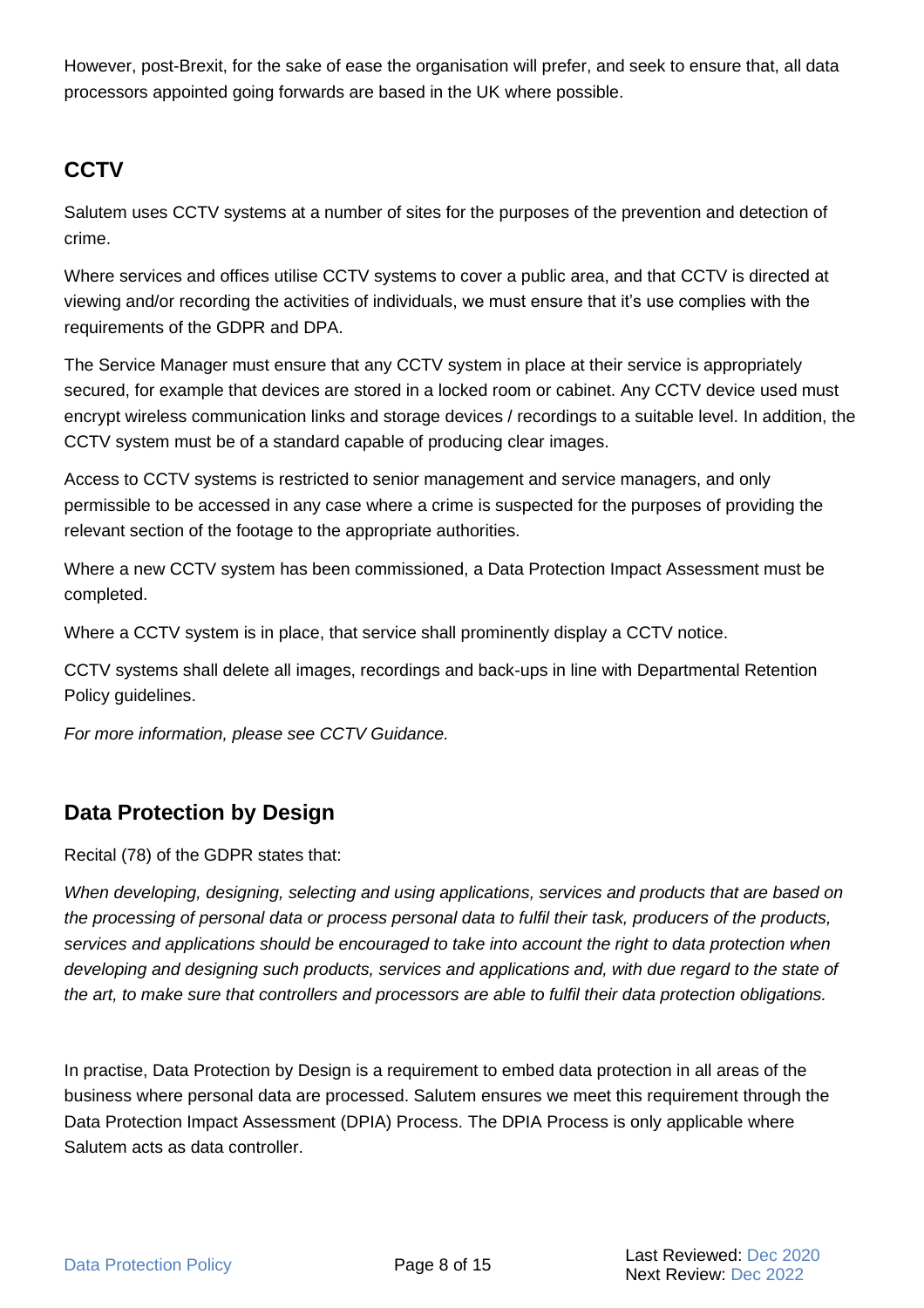Where a DPIA is to be conducted the Data Protection Officer must be consulted. For more information, see the DPIA Process and associated guidance.

#### **Data Protection Impact Assessments**

Article 35 of the GDPR states that a Data Protection Impact Assessment is particularly required where:

- 1. Processing involves in particular the use of new technologies, and taking into account the nature, scope, context and purposes of the processing, is likely to result in a high risk to the rights and freedoms of natural persons
- 2. A data protection impact assessment referred to in paragraph 1 shall in particular be required in the case of:
	- a. a systematic and extensive evaluation of personal aspects relating to natural persons which is based on automated processing, including profiling, and on which decisions are based that produce legal effects concerning the natural person or similarly significantly affect the natural person;
	- b. processing on a large scale of special categories of data, or of personal data relating to criminal convictions and offences; or
	- c. a systematic monitoring of a publicly accessible area on a large scale.

Where Salutem intends to conduct any activity involving a new technology, special category data, profiling activities, monitoring of a publicly accessible area, or which is likely to result in a risk to the rights and freedoms of the data subject, they must therefore consult the Data Protection Officer in order to conduct a DPIA. This consultation must take place at the planning stages of any new initiative.

A Data Protection Impact Assessment must consider at least the following aspects of Data Protection by Design, as set out by Article 25 and recital (78) of the GDPR:

- appropriate technical and organisational measures, such as pseudonymisation and data minimisation, which are designed to implement data protection Principles
- security measures to ensure that accessibility of the personal data is limited to authorised persons
- transparency with regard to the functions and processing of personal data
- measures where applicable enabling the data subject to monitor the data processing
- measures enabling the data controller to create and improve security features

*For more information, see the Data Protection Impact Assessment Process and Guidance.*

### **Legal Bases**

In order for processing to meet the requirements of **Error! Reference source not found.** a), the [Data](#page-4-1)  [controller](#page-4-1) must be able to rely on one of the **Error! Reference source not found.** for processing as set out by the GDPR and Data Protection Act. This is a key component of any new or ongoing project, and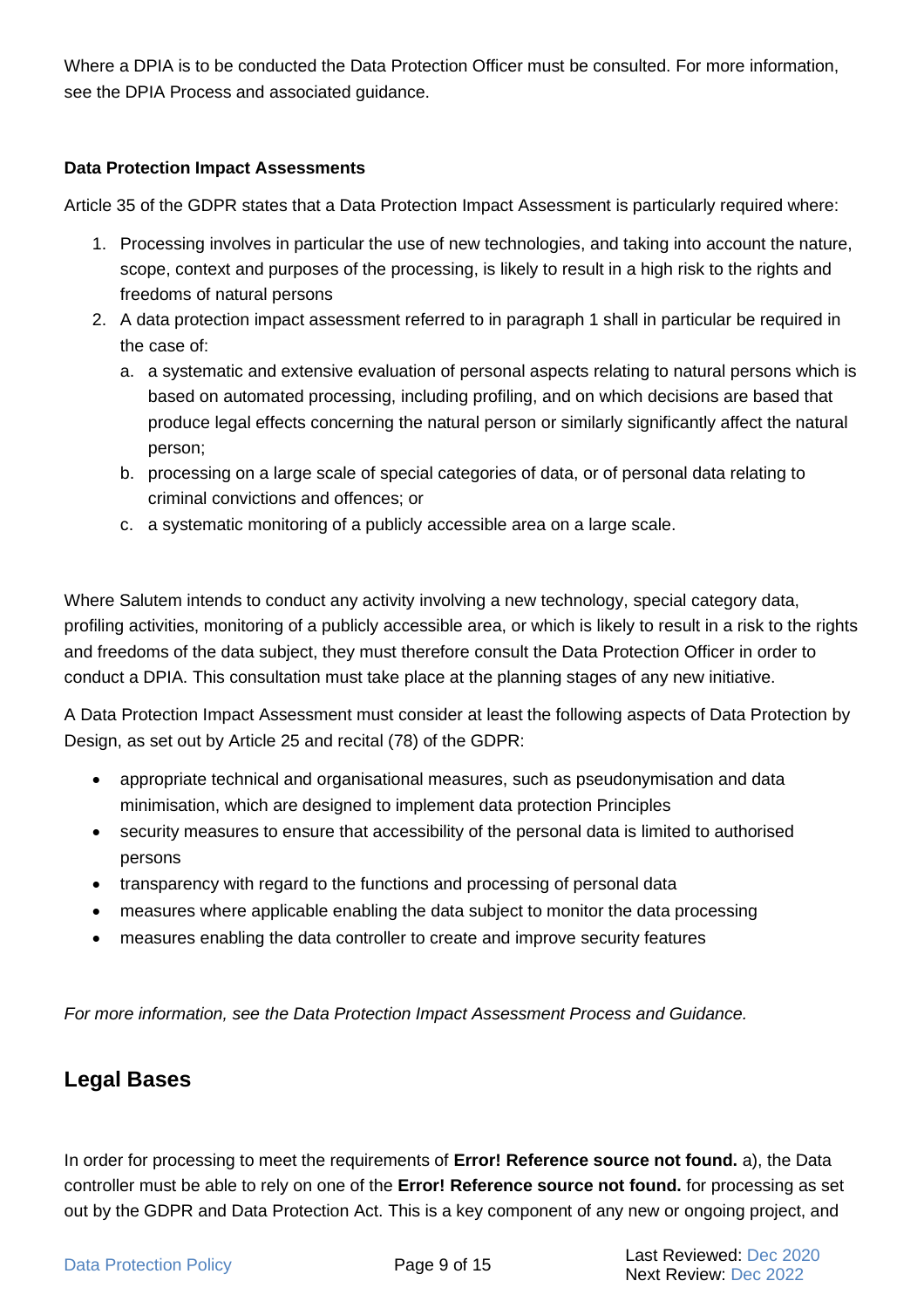the [Legal base](#page-4-2) must be identified in the Information Asset Register, as well as in any **Error! Reference source not found.**.

If the [Processing](#page-3-1) involves [Personal data,](#page-3-2) the legal base must be selected from those listed in Article 6 of the GDPR; if it involves [Special category data,](#page-3-3) the [Legal base](#page-4-2) must be selected from those listed in Article 9.

| Personal Data                                                                                                                        | <b>Special Category Data</b>                                                                                                                               |
|--------------------------------------------------------------------------------------------------------------------------------------|------------------------------------------------------------------------------------------------------------------------------------------------------------|
| Article 6                                                                                                                            | Article 9                                                                                                                                                  |
| Consent                                                                                                                              | <b>Explicit Consent</b>                                                                                                                                    |
| The performance of a contract                                                                                                        | Employment and social security and social<br>protection law                                                                                                |
| Compliance with a legal obligation                                                                                                   | Vital interests, where the data subject is<br>physically or legally incapable of giving<br>consent                                                         |
| Vital interests                                                                                                                      | Membership activities of a foundation,<br>association or any other not-for-profit body<br>with a political, philosophical, religious or<br>trade union aim |
| The performance of a task carried out in the<br>public interest or in the exercise of official<br>authority vested in the controller | Manifestly made public by the Data subject                                                                                                                 |
| Legitimate interests                                                                                                                 | The establishment, exercise or defence of<br>legal claims or whenever courts are acting<br>in their judicial capacity                                      |
|                                                                                                                                      | Substantial public interest                                                                                                                                |
|                                                                                                                                      | Preventive or occupational medicine                                                                                                                        |
|                                                                                                                                      | Public interest in the area of public health                                                                                                               |
|                                                                                                                                      | Archiving in the public interest, scientific or<br>historical research or statistical purposes                                                             |

Where the [Data controller](#page-4-1) wishes to rely on legitimate interests for processing, they must consult the Data Protection Officer in order to conduct a Legitimate Interests Assessment. You cannot rely on legitimate interests where the data concerned is special category or the data subject is a child.

The legal bases on which Salutem relies for the processing of personal and special category data are set out in the Article 30 Records, Information Asset Register, and applicable privacy notices.

Even where consent is not the legal basis for processing personal data, Salutem will give individuals as much control as possible over their own data. This includes asking permission to process and share their personal data.

As a social care and education provider, Salutem will take particular care in obtaining consent from the people we support. Salutem makes every effort with younger and more vulnerable service users to assist them in providing fully informed consent.

*For more information, see Legal Base Guidance.*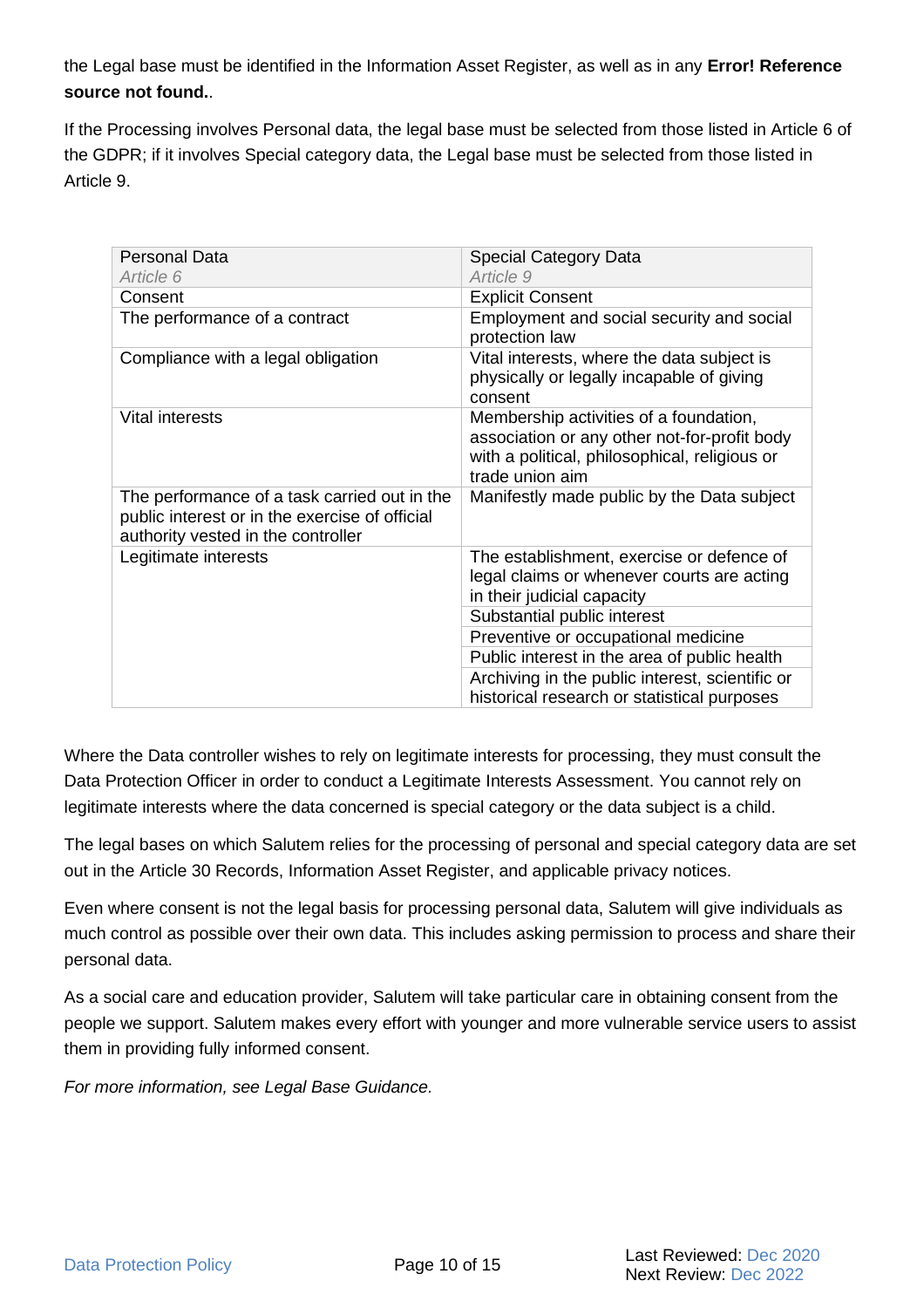### **Risk Management**

#### **Incidents & Breaches**

Where a staff member becomes aware of an Incident involving personal data or confidential information, they must immediately report the incident to the Data Protection Officer.

All incidents shall be recorded on c360 and the Non Conformance Register maintained by the Data Protection Officer.

Where an incident involves personal data, the Data Protection Officer shall follow the Incident Management Process and complete an Incident Management Form.

Where an incident rises to the level of a reportable breach, the Data Protection Officer shall follow the Breach Reporting Process.

The Data Protection Officer shall make a quarterly report of all incidents and breaches, for review by senior management.

#### **Risk Assessment**

The Data Protection Officer shall conduct an annual information compliance internal risk assessment.

In addition, annual cyber security penetration testing shall be conducted by information technology providers. Ad hoc physical and social penetration testing shall be coordinated by the Data Protection Officer and conducted by a reputable and suitably experienced firm.

### **Criminal Records Data**

Salutem processes criminal records data in line with the Safeguarding Vulnerable Groups Act (SVGA) 2006 which requires enhanced DBS background checks to be conducted on all staff who work with children and vulnerable adults.

Access to this information is strictly controlled.

*For more information, please see the Criminal Records Data Guidance.*

### **Children's Data**

Salutem processes data about persons under the age of 13 in order to provide them with support and educational services.

*For more information, please see the Children's Data Guidance.*

### **Accountability**

Article 5(2) of the GDPR states that "The controller shall be responsible for, and be able to demonstrate compliance with, [the Principles]'. This is achieved through the Information Governance Self-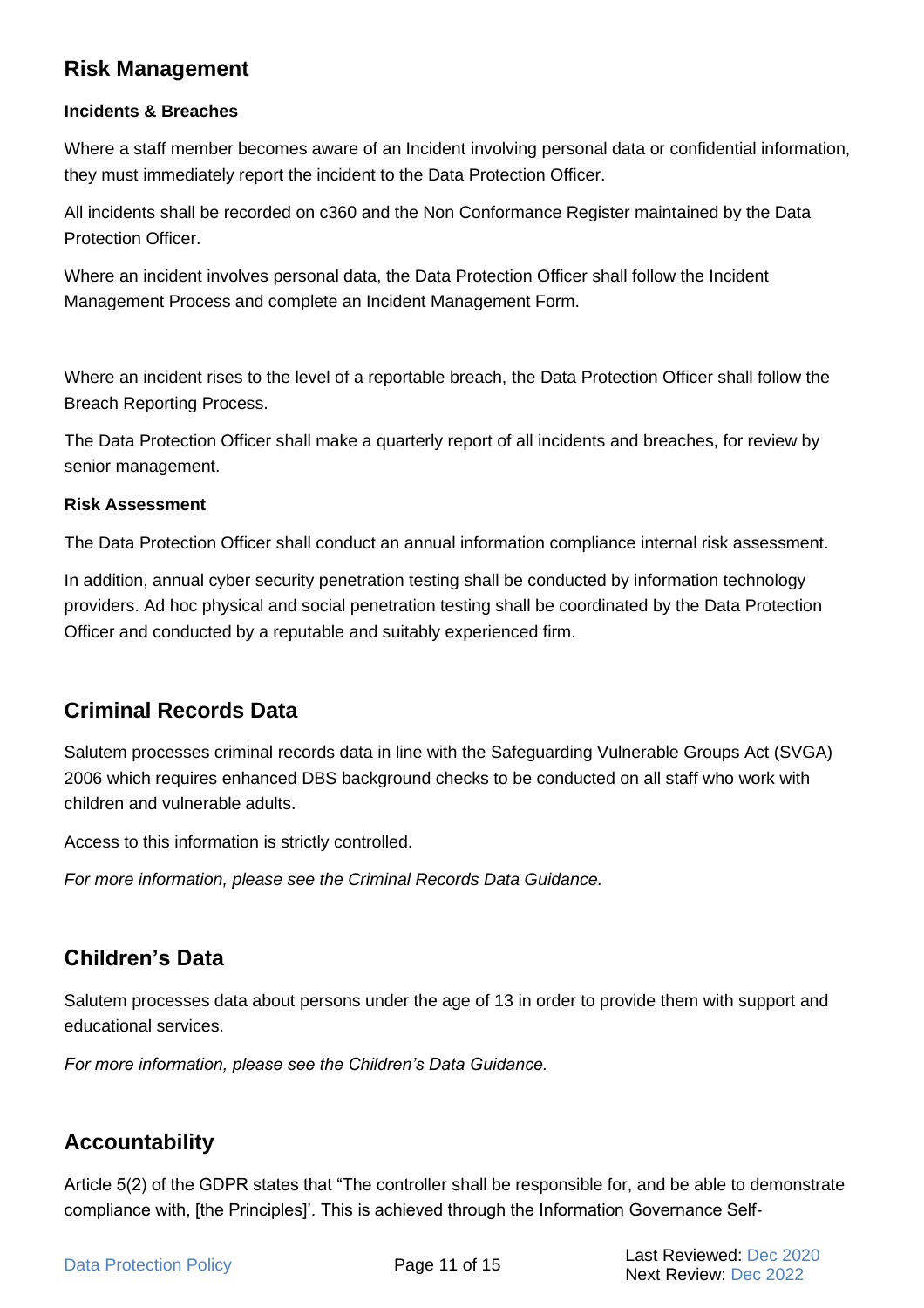Assessment, against which the Data Protection Officer evidences compliance at the end of each compliance year (June – May). The results of this internal audit are shared with senior management and, where appropriate, all staff.

In addition, Salutem is required to complete the NHS' Data Security Protection Toolkit.

### **Article 30 Records**

Article 30(1) and (2) states that "Each controller and, where applicable, the controller's representative, shall maintain a record of processing activities under its responsibility", and "Each processor and, where applicable, the processor's representative shall maintain a record of all categories of processing activities carried out on behalf of a controller".

Article 30 records must be maintained in writing and made available to the Information Commissioner's Officer on request.

The Data Protection Officer shall maintain Article 30 Records.

### **Data Processor Obligations**

Where Salutem acts as a data processor, they are bound by certain obligations. These include:

- Assisting the data controller with audits, responding to data subject rights requests, and liaison with the supervisory authority on request; as specified in any Data Protection Addendum of their contract
- Notifying the data controller if they believe that any aspect of processing may breach relevant law
- Providing adequate guarantees to the data controller of their ability to comply with relevant law
- Not acting in any manner contrary to the data controller's instructions when processing personal data
- Notifying the data controller within 24-hours of any breach
- Ensuring adequate contractual protections and data processing assurances from any subprocessors, conducting due diligence checks prior to onboarding, and audits to assure themselves of the sub-processor's ability to comply with relevant law
- Notifying the data controller of the intention to introduce or replace a sub-processor to process personal data, and giving them the opportunity to object
- Notifying the data controller in a timely manner in regards to any data handling complaints and assisting them with their response and investigation
- Providing the data controller with access to facilities or information regarding their data handling processes on request
- Complying with instructions regarding returning or erasing data

Any data controller requests for audit, access, or data protection information should be directed to the Data Protection Officer.

Where Salutem acts as the data processor, individual processes or internal instructions are in place to facilitate compliance with these obligations.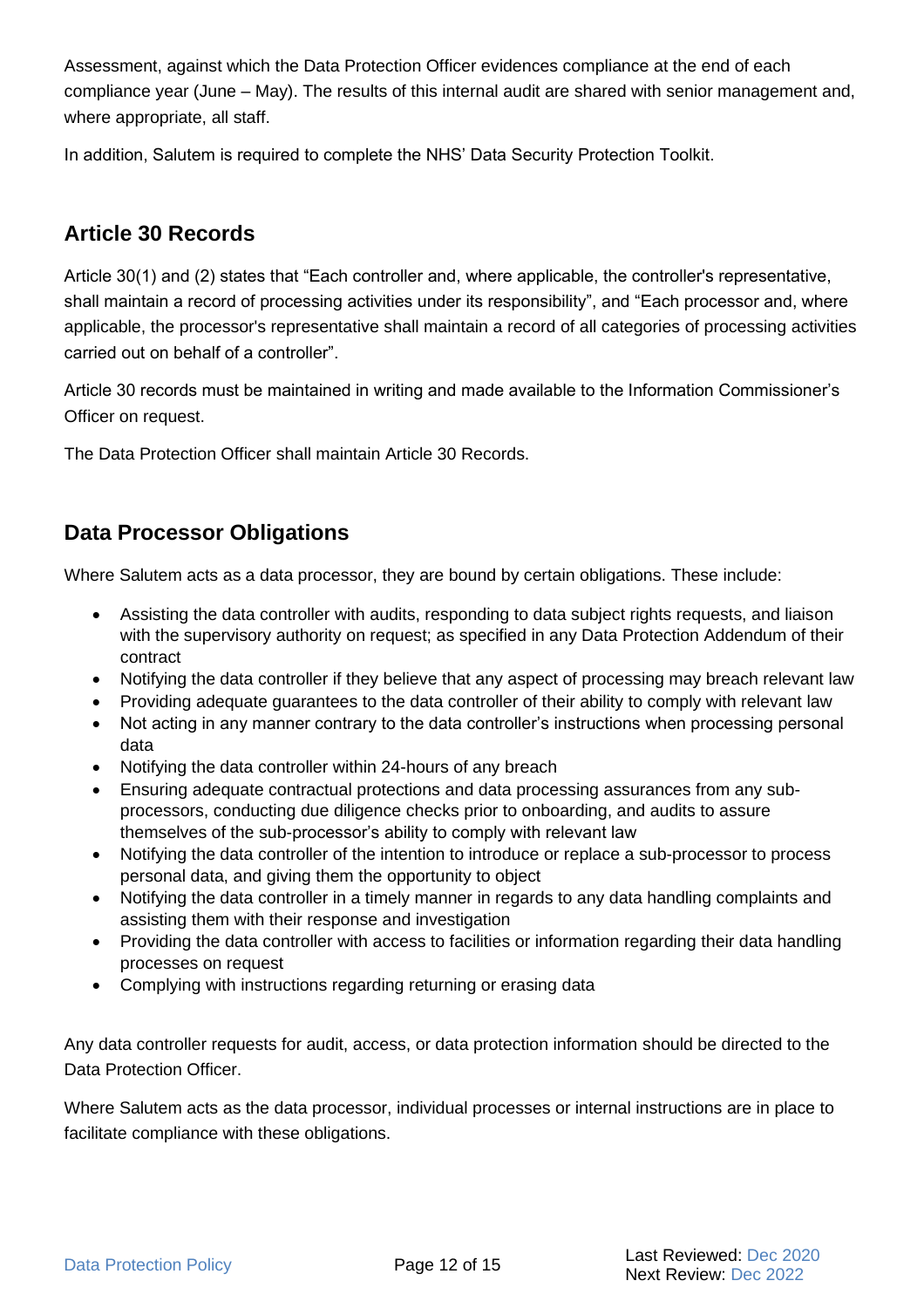#### **Data Processor Audit**

Routine reviews of an organisation's data processors provide assurance that information is being treated in accordance with GDPR requirements in practise.

Salutem conducts annual audits of 25% of their data processors. For those large data processors, where a personal audit is impossible, Salutem will conduct a due diligence review. For data processors with whom there is a personal relationship with Salutem, an in-person review of the due diligence questionnaire will be conducted and data processors asked to provide appropriate evidence of practise.

# <span id="page-12-0"></span>**6. Areas of Governance**

This policy has been written with expert contribution from appropriate stakeholders. The Quality Assurance and Risk Management Group (QARM) will monitor, reflect on and gain organisational learning from the implementation of this policy. This policy will be reviewed and updated two years from implementation by QARM unless legal changes demand a more timely amendment.

The application of this policy and its associated documents is mandatory for all services staff, volunteers, agency staff and all other Salutem representatives. Staff understanding of this policy and associated documents will be assured through training, assessment of competency and supervision.

Staff understanding of this policy will be assured through training and the delivery of awareness raising workshops as deemed necessary by QARM. The people we support will be involved in the review to ensure it captures the important issues for them.

# <span id="page-12-1"></span>**7. Areas of Responsibility**

*The Data Protection Policy applies to all business areas where Salutem handles personal data, and to all staff.*

*Data Protection and Confidentiality is a component of information governance and as such this policy and associated procedures form part of Salutem's overall Information Governance Framework.*

*Further details of individual responsibility by role can be found in the Information Governance Framework document.* 

# <span id="page-12-2"></span>**8. Learning and Development**

Salutem is committed to ensuring that all staff are aware of what is expected of them so that everyone is appropriately supported. Staff should speak to their line manager in relation to their learning needs using supervision and through the appraisal process.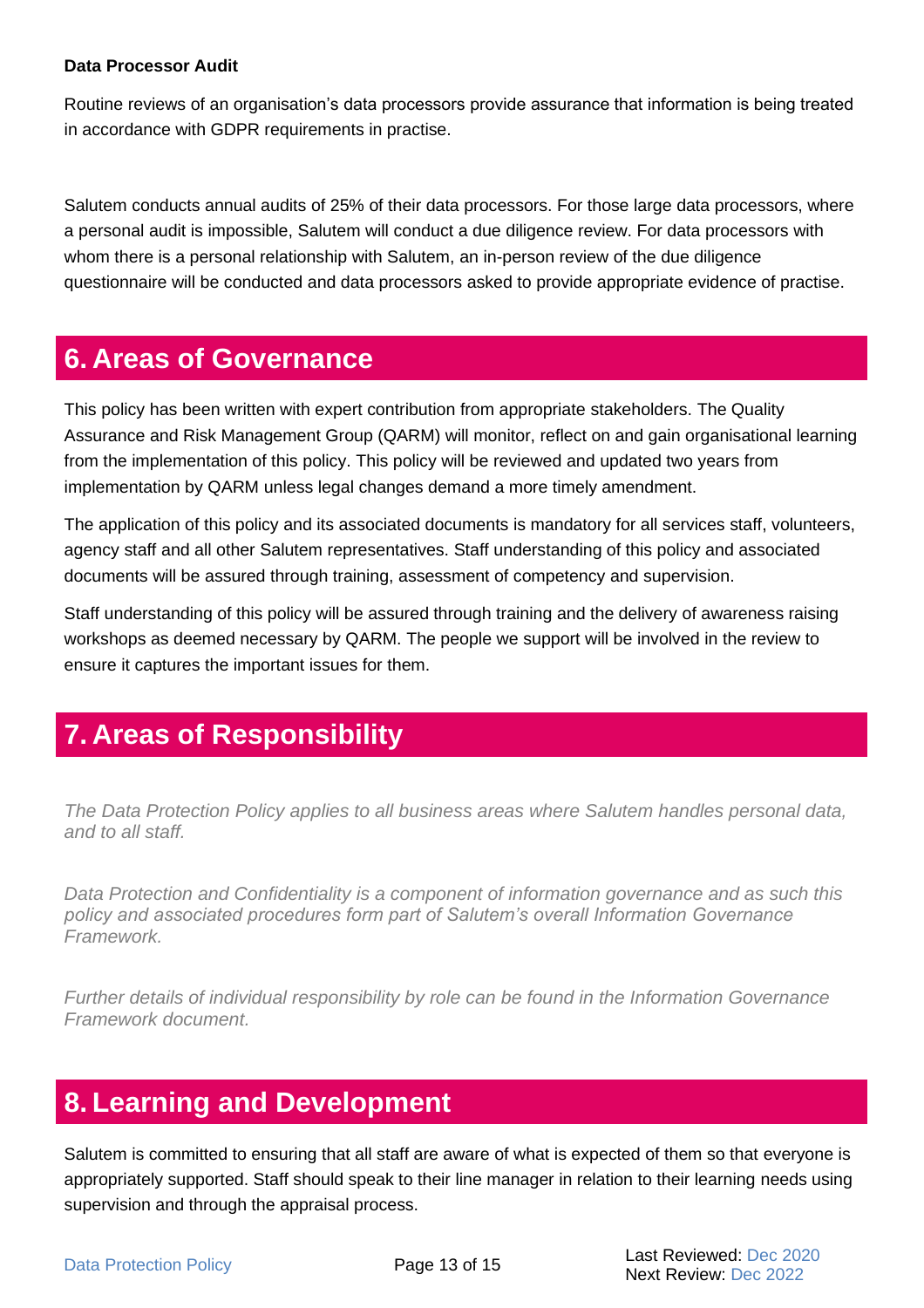The Education and Awareness Raising Plan sets out how Salutem ensures that all staff receive appropriate data protection training and how awareness raising activities are undertaken to further this training and support engagement with the Information Governance Programme.

# <span id="page-13-0"></span>**9. Associated Documents**

The GDPR sets out six data protection Principles, which all organisations processing personal data must follow:

- 1. Personal data shall be:
	- a. processed lawfully, fairly and in a transparent manner in relation to the data subject ('lawfulness, fairness and transparency');
	- b. collected for specified, explicit and legitimate purpose and not further processed in a manner that is incompatible with those purposes;
	- c. adequate, relevant and limited to what is necessary in relation to the purposes for which they are processed ('data minimisation');
	- d. accurate and, where necessary, kept up to date; every reasonable step must be taken to ensure that personal data that are inaccurate, having regard to the purposes for which they are processed, are erased or rectified without delay ('accuracy');
	- e. kept in a form which permits identification of data subjects for no longer than is necessary for the purposes for which the personal data are processed ('storage limitation');
	- f. processed in a manner that ensures appropriate security of the personal data, including protection against unauthorised or unlawful processing and against accidental loss, destruction or damage, using appropriate technical or organisational measures ('integrity and confidentiality').
- 2. The controller shall be responsible for, and be able to demonstrate compliance with, paragraph 1 ('Accountability')

This Policy sets out how Salutem will comply with Principles a), b), c) and f) and other requirements of the GDPR, Digital Economy Act and DPA, such as Data Protection by Design and maintaining records under Article 30.

The Records Management Policy sets out particularly how Salutem will comply with Principles d) and e), concerning data minimisation measures, accuracy and integrity of information, and storage limitation. The Information Security Policy contains further information, in particular, for example, more detailed systems security information, which is of relevance when considering how Salutem complies with Principle f) and should be read in conjunction with this Policy.

Additional information regarding Salutem's compliance with these Principles can be found in supplementary policy and procedural documentation, such as the data subject rights processes.

The key documents for the Information Governance Programme are set out in the Information Governance Policy Suite Map.